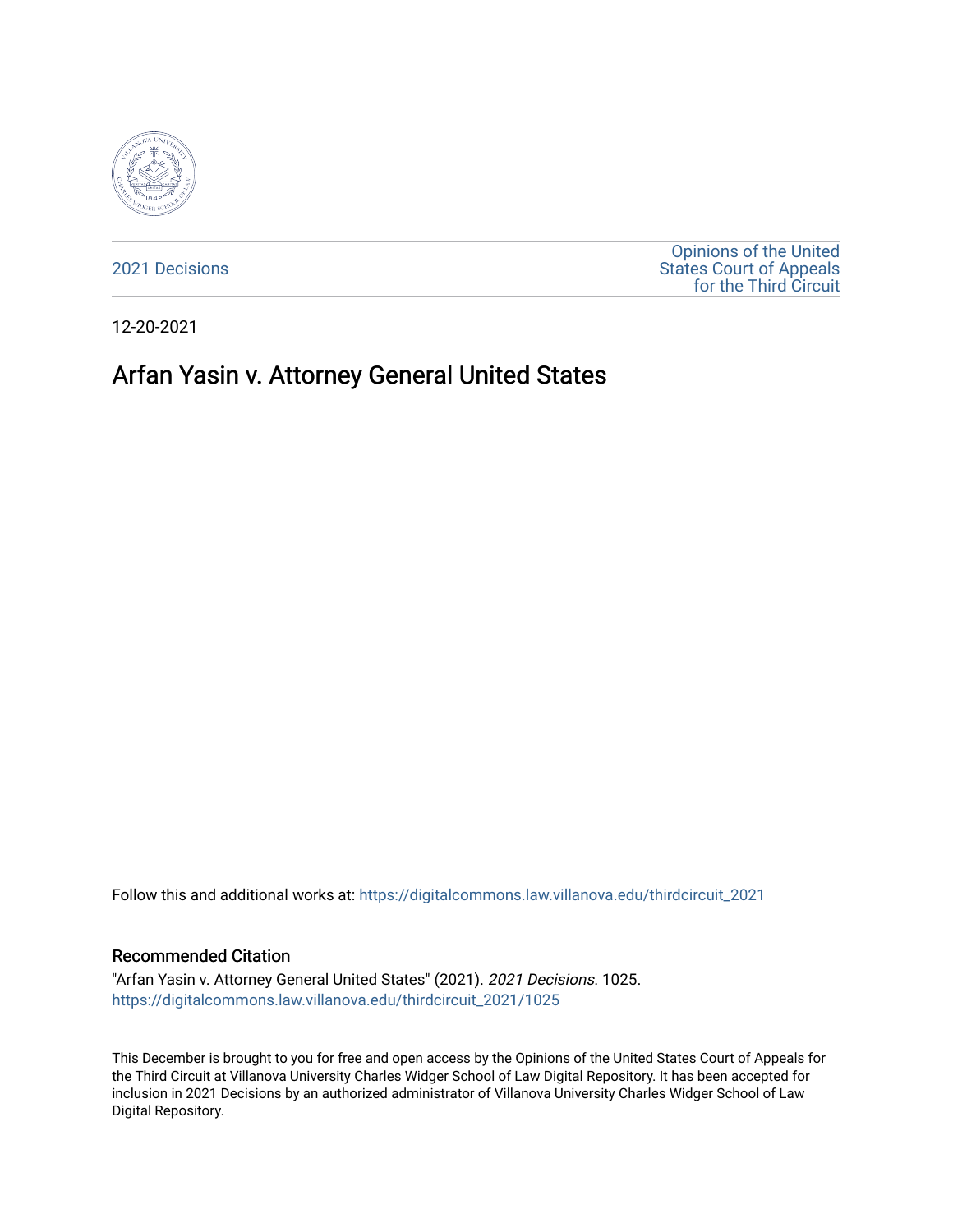#### **PRECEDENTIAL**

# UNITED STATES COURT OF APPEALS FOR THE THIRD CIRCUIT

\_\_\_\_\_\_\_\_\_\_\_

No. 20-2509 \_\_\_\_\_\_\_\_\_\_\_

ARFAN YASIN, Petitioner

v.

ATTORNEY GENERAL OF THE UNITED STATES OF AMERICA

\_\_\_\_\_\_\_\_\_\_\_\_\_\_\_\_\_\_\_\_\_\_\_\_\_\_\_\_\_\_\_\_\_

On Petition for Review of an Order of the Board of Immigration Appeals (BIA-1: A074-857-795) Immigration Judge: Eugene Pugliese

\_\_\_\_\_\_\_\_\_\_\_\_\_\_\_\_\_\_\_\_\_\_\_\_\_\_\_\_\_\_\_\_\_

Submitted Under Third Circuit L.A.R. 34.1(a) April 22, 2021

Before: AMBRO, RESTREPO, *Circuit Judges*, and NOREIKA\* , *District Judge*

(Opinion Filed: December 20, 2021)

\* The Honorable Maryellen Noreika, United States District Judge for the District of Delaware, sitting by designation.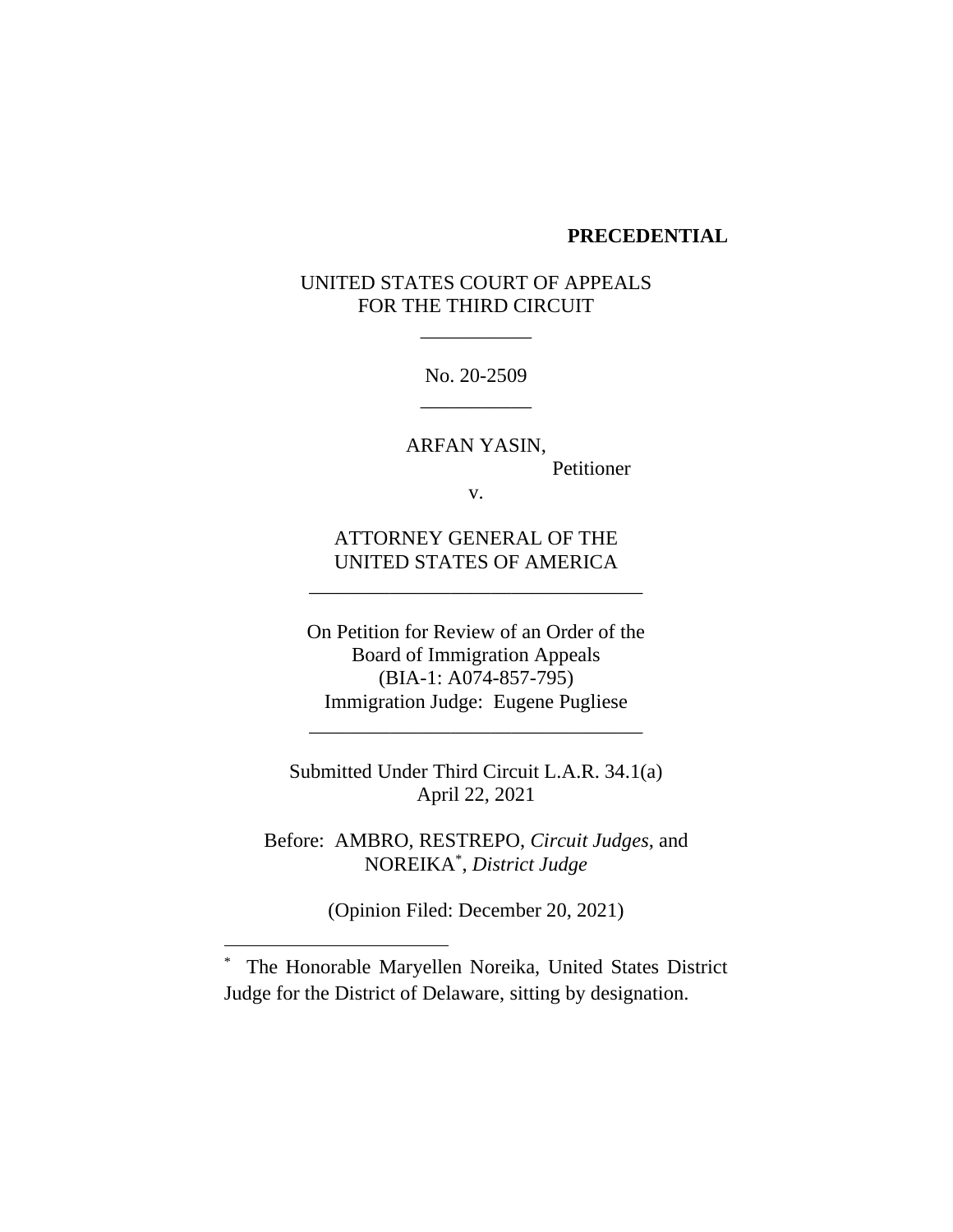Usman B. Ahmad 47-40 21st Street Penthouse A 10th Floor Long Island City, New York 11101 *Counsel for Petitioner*

Jeffrey Bossert Clark Andrew N. O'Malley Sarai M. Aldana United States Department of Justice Office of Immigration Litigation P.O. Box 878, Ben Franklin Station Washington, DC 20044 *Counsel for Respondent*

# OPINION OF THE COURT \_\_\_\_\_\_\_\_\_\_\_

\_\_\_\_\_\_\_\_\_\_\_

RESTREPO, *Circuit Judge*.

Arfan Yasin, a citizen and native of Pakistan, last entered the United States over two decades ago. In 2002, he became subject to a final order of removal issued by the Board of Immigration Appeals ("BIA"). He continued residing in the United States following the issuance of his final order of removal, and, in 2017, he and his United States citizen wife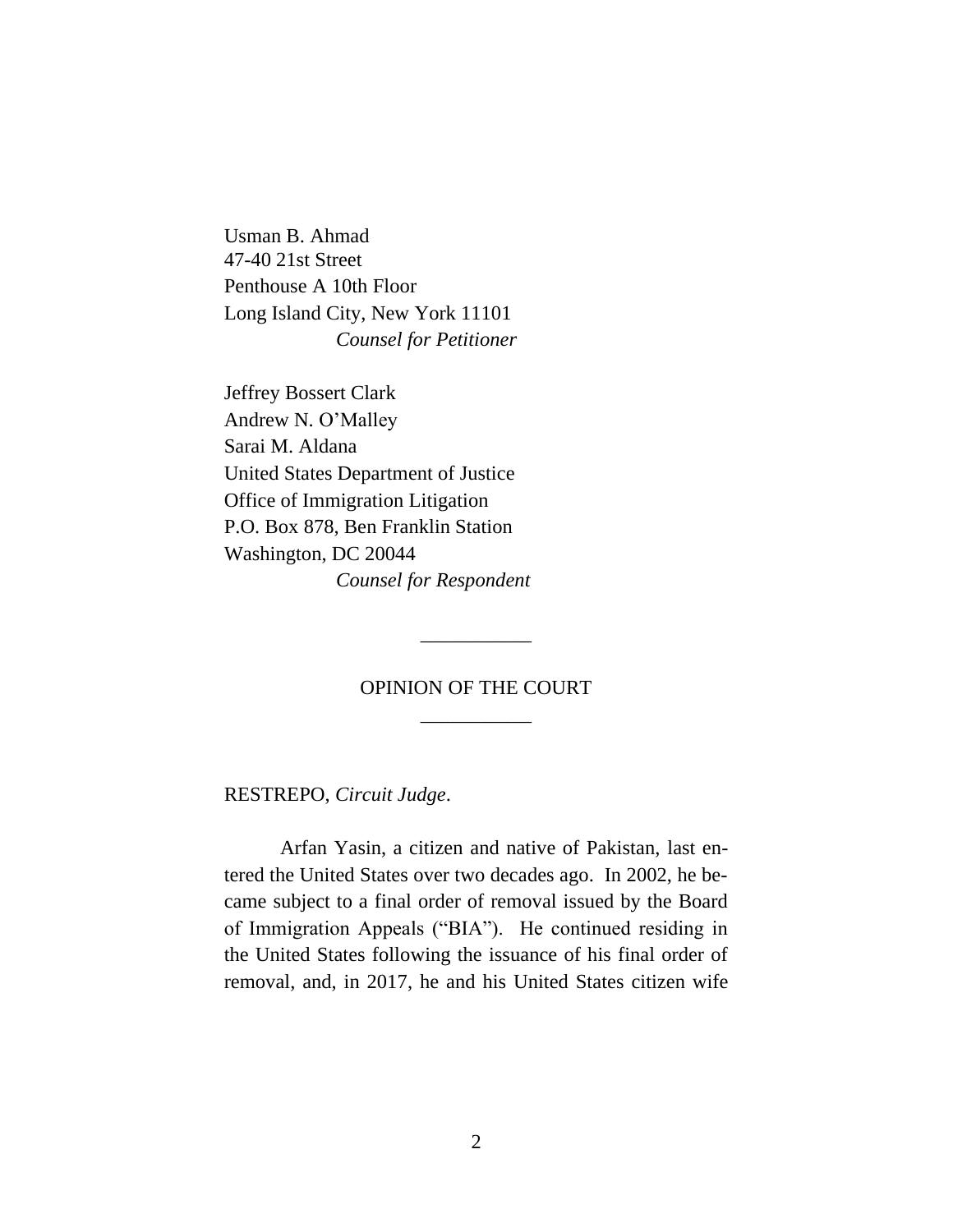welcomed a United States citizen daughter. Yasin's daughter requires regular medical treatment to address gross developmental delays.

Approximately seven months following his daughter's birth, Yasin filed an I-360, Petition for Amerasian, Widow(er), or Special Immigrant, requesting classification "as the abused spouse of a United States citizen" under the Violence Against Women Act ("VAWA"). His I-360 self-petition was approved over two years later, and in December 2019 – more than 17 years following his final order of removal – Yasin filed a motion to reopen *sua sponte* his removal proceedings on the ground that reopening was warranted to address his classification as an abused spouse under VAWA. The BIA denied his motion, refusing to grant Yasin a waiver of the 1 year limitations period under 8 U.S.C. § 1229a(c)(7)(C)(iv)(III), as applicable to VAWA-based motions to reopen.

Because the BIA's decision whether to waive § 1229a(c)(7)(C)(iv)(III)'s limitations period is an exercise of discretion committed by statute to the Attorney General, we apply 8 U.S.C.  $\S$  1252(a)(2)(B)(ii)'s jurisdiction-stripping provision and hold that our Court lacks jurisdiction to review Yasin's motion to reopen. For the reasons set forth in this opinion, we will deny the petition.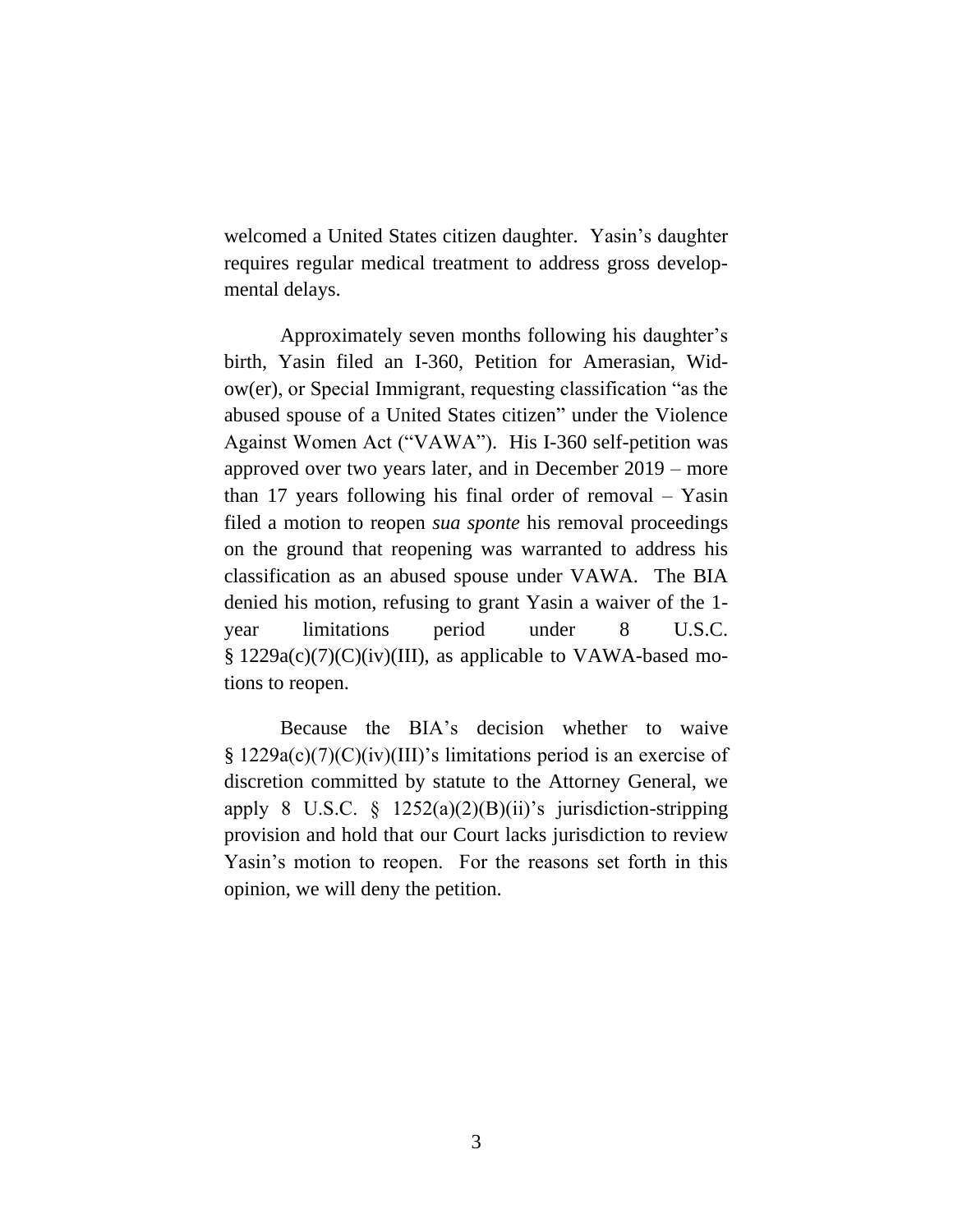**I.**

## **A.**

Yasin last entered the United States near Massena, New York on or about August 17, 2000. That same day, the Government served him with a Notice to Appear ("NTA"), charging him as removable from the United States pursuant to Section  $212(a)(6)(A)(i)$  of the Immigration and Nationality Act for being "an alien present in the United States without being admitted or paroled, or who arrived in the United States at any time or place other than as designated by the Attorney General." A.R. 171. On August 30, 2000, the Government filed the NTA with the Executive Office for Immigration Review, thereby formally initiating removal proceedings. Approximately two months later, Yasin filed a motion to change venue in which he admitted to the allegations stated in the NTA and conceded to being removable as charged. $<sup>1</sup>$ </sup>

On April 12, 2001, Yasin applied for withholding of removal and asylum. The Immigration Judge ("IJ") denied Yasin's application in an oral decision on September 10, 2001. According to the IJ, Yasin's claims lacked corroboration, credibility, and logic. Yasin appealed, and the BIA affirmed the IJ's decision, without opinion, on September 24, 2002.

<sup>&</sup>lt;sup>1</sup> Yasin's motion to change venue was granted in November 2000.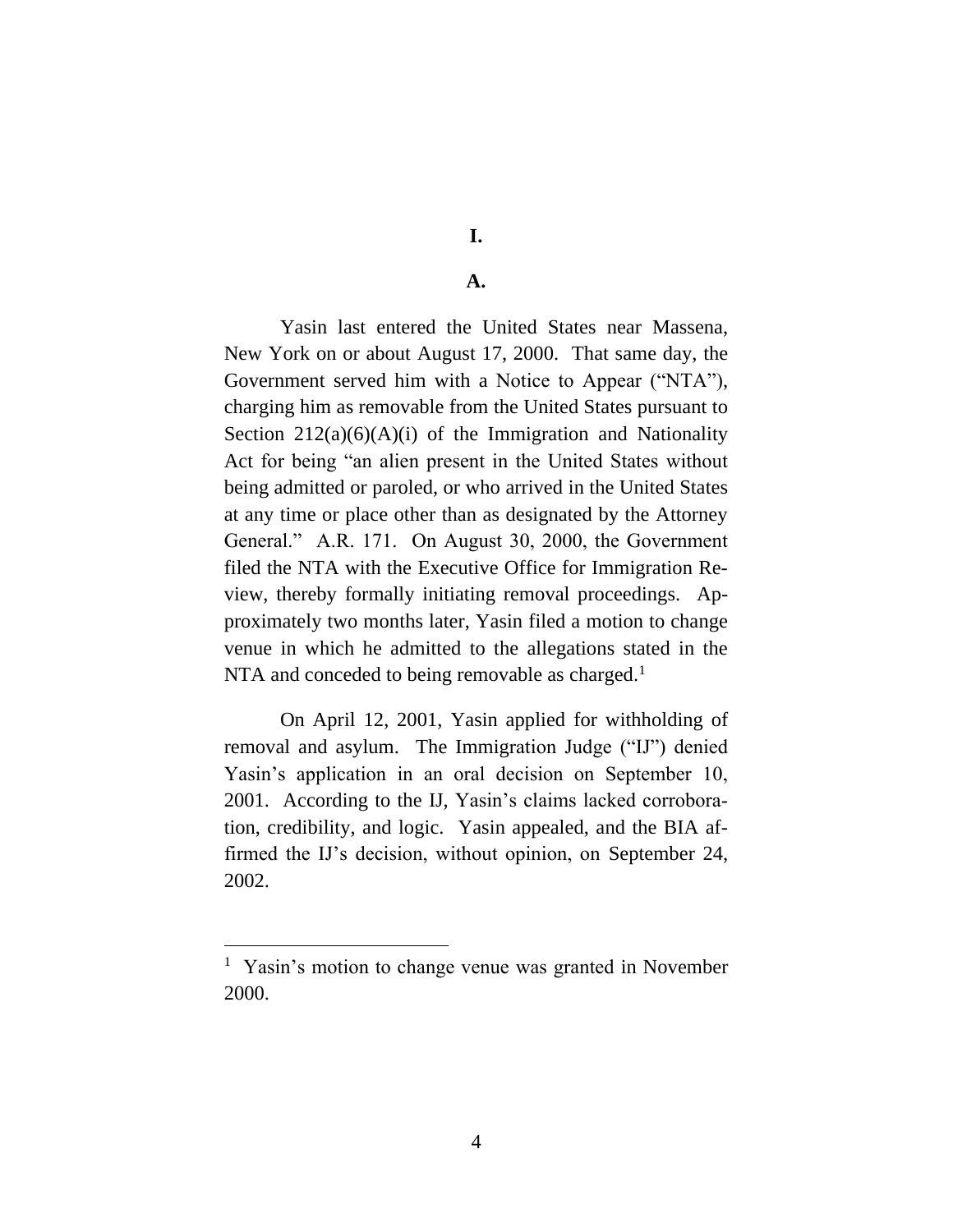In June 2016, following a religious ceremony, Yasin – still residing in the United States – registered with the requisite local authorities a marriage between him and a United States citizen. In January 2017, the couple welcomed a United States citizen daughter. Following the child's birth, Yasin's spouse "regularly began subjecting him to psychological abuse and extreme cruelty, often using their child as a means of controlling [him]." A.R. 11. During this period of abuse, the child was diagnosed with "developmental gross motor delays," which required her to receive regular medical care. A.R. 12. Yasin "ensured that he cared for his daughter's needs" and "began taking [her] for treatment[,] taking her to and from appointments, and regularly ensuring to follow up with [her] specialist." A.R. 12. He also "assist [ed] his daughter through home exercises to alleviate [her] pain." A.R. 14. According to Yasin, his spouse did not actively participate in the child's medical treatment. In August 2017, Yasin filed an I-360, Petition for Amerasian, Widow(er), or Special Immigrant, requesting classification "as the abused spouse of a United States citizen" pursuant to VAWA. A.R. 12. His self-petition was approved in September 2019.

## **C.**

On December 23, 2019, more than 17 years after becoming subject to a final order of removal, Yasin filed a motion with the BIA to reopen *sua sponte* his removal proceedings. He argued that his marriage, the abuse that he suffered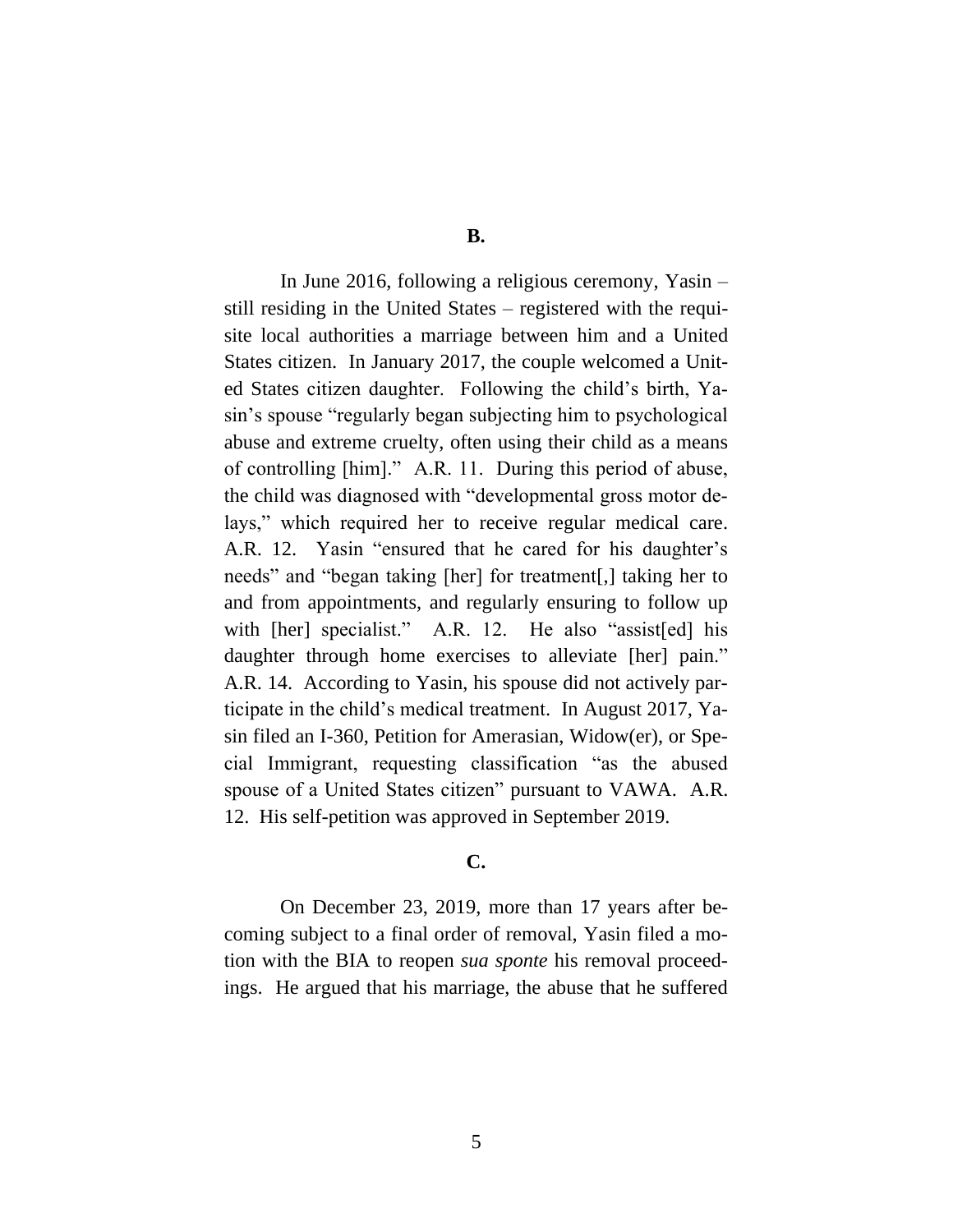at the hands of his spouse, and the approval of his I-360 selfpetition all amounted to "new and material evidence that was not previously available" at the time that the BIA issued his final order of removal in 2002. A.R. 13. Recognizing that his petition was untimely, Yasin urged the BIA to waive the 1-year limitations period for filing a motion to reopen under 8 U.S.C. § 1229a(c)(7)(C)(iv)(III) (the special rule for battered spouses, children, and parents) on a finding that his child would suffer "extreme hardship" if the BIA denied him the relief sought in his motion to reopen, due to her medical diagnosis and his active role in her treatment. A.R. 13-14. Yasin also maintained that the BIA should grant his motion to reopen for various reasons of equity, and for the sake of judicial efficiency.

The BIA denied Yasin's motion on June 29, 2020. Concluding that he was not eligible for a waiver of the limitations period, the BIA acknowledged that it was "sympathetic" to Yasin's situation but reasoned that the evidence provided "[did] not establish the requisite extraordinary circumstances or extreme hardship necessary to waive the applicable 1-year filing deadline." A.R. 3. The BIA also noted that "[b]ecoming eligible for relief from removal after a final administrative order has been entered is common and does not, in itself, constitute an exceptional situation warranting [its] consideration of an untimely motion." A.R. 3 (citing *Matter of Yauri*, 25 I&N Dec. 103, 105 (BIA 2009)). Yasin timely petitions us for review.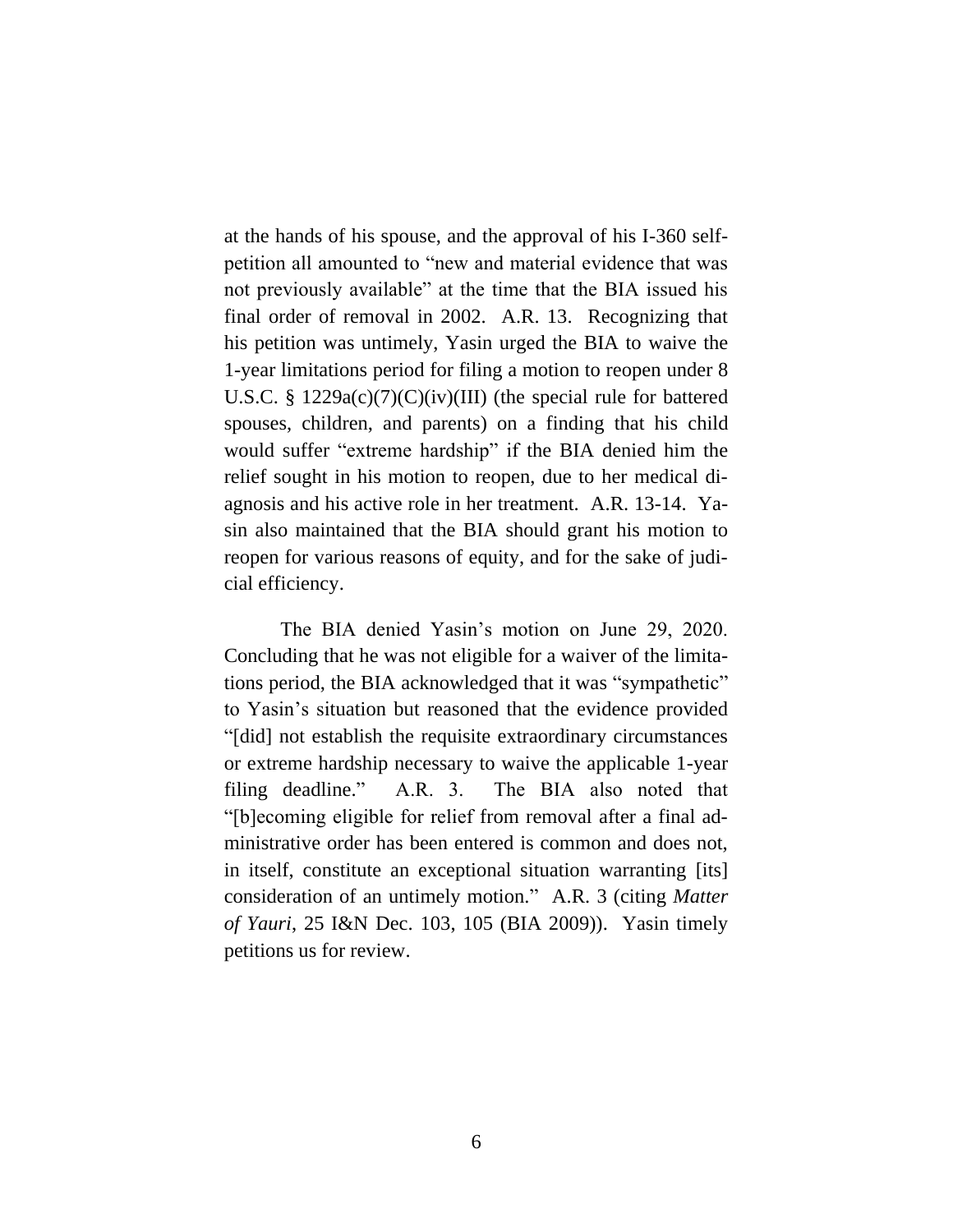The BIA had jurisdiction under 8 C.F.R. § 1003.2 to consider Yasin's motion to reopen. The extent to which we have jurisdiction under 8 U.S.C. § 1252 to consider the BIA's denial of Yasin's motion to reopen is an open issue for our review.

We review the BIA's denial of a motion to reopen for abuse of discretion. *Guo v. Ashcroft*, 386 F.3d 556, 562 (3d Cir. 2004). "As a general rule, motions to reopen are granted only under compelling circumstances," *id.* at 561, and we will not disturb the BIA's "[d]iscretionary decisions . . . unless they are found to be arbitrary, irrational, or contrary to law," *id.* at 562 (quoting *Tipu v. INS*, 20 F.3d 580, 582 (3d Cir. 1994)). We conduct *de novo* review of the BIA's legal conclusions and consider its findings of fact under a "substantial evidence" standard. *Darby v. Att'y Gen.*, 1 F.4th 151, 159 (3d Cir. 2021); *see also Borges v. Gonzales*, 402 F.3d 398, 404 (3d Cir. 2005) (indicating that the "substantial evidence" standard "requires us to treat findings of fact as 'conclusive unless any reasonable adjudicator would be compelled to conclude to the contrary'") (quoting 8 U.S.C.  $§ 1252(b)(4)(B)).$ 

## **III.**

As a threshold matter, we must consider our own jurisdiction to review Yasin's petition. In denying Yasin's VAWA-based motion to reopen, the BIA – after recognizing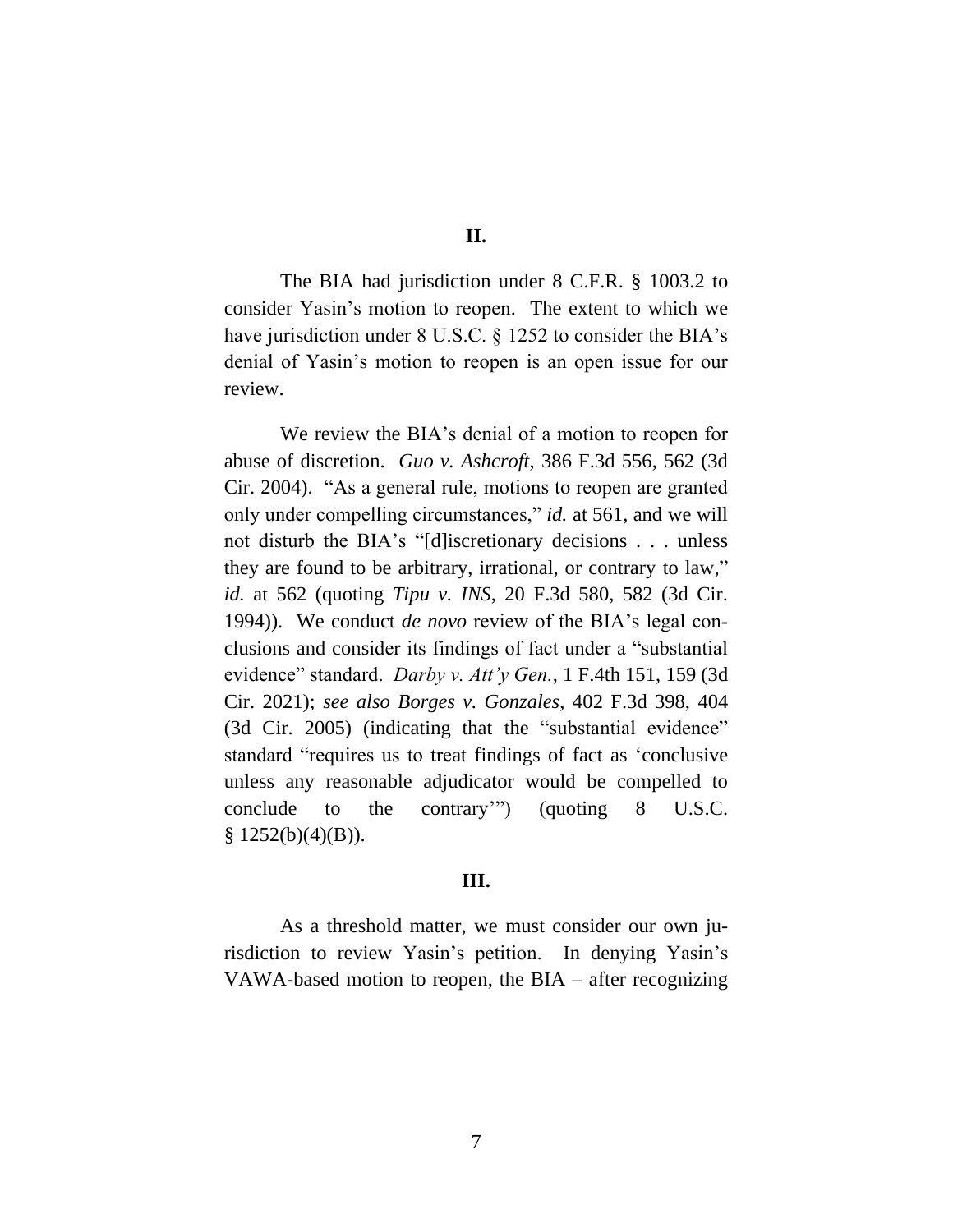that it was filed more than 17 years after the closing of the 1 year limitations period pursuant to 8 U.S.C.  $§ 1229a(c)(7)(C)(iv)(III)$  – exercised its statutorily committed discretion *not* to waive the limitations period. We generally lack jurisdiction to review an exercise of discretion committed by statute to the Attorney General. *See* 8 U.S.C.  $§ 1252(a)(2)(B)(ii)$ . Although we have yet to consider  $\S 1252(a)(2)(B)(ii)$ 's limit on our jurisdiction in the VAWA context, we hold that our Court lacks jurisdiction to review the BIA's denial of a VAWA-based motion to reopen grounded on a determination not to waive § 1229a(c)(7)(C)(iv)(III)'s limitations period. Based on the following analysis, we will deny Yasin's petition for review.

#### **A.**

Typically, an individual subject to a final order of removal has 90 days in which to file a motion to reopen removal proceedings. 8 U.S.C. § 1229a(c)(7)(C)(i) ("T]he motion to reopen shall be filed within 90 days of the date of entry of a final administrative order of removal."). However, under VAWA, an individual classified as an abused spouse who is subject to a final order of removal has 1 year in which to file a motion to reopen removal proceedings. *See* 8 U.S.C. § 1229a(c)(7)(C)(iv)(III) ("Any limitation under this section on the deadlines for filing such motions shall not apply[,] . . . if the motion to reopen is filed within 1 year of the entry of the final order of removal[.]"). The Attorney General has discretion to waive this 1-year limitations period if the individual seeking relief can demonstrate that a lack of waiver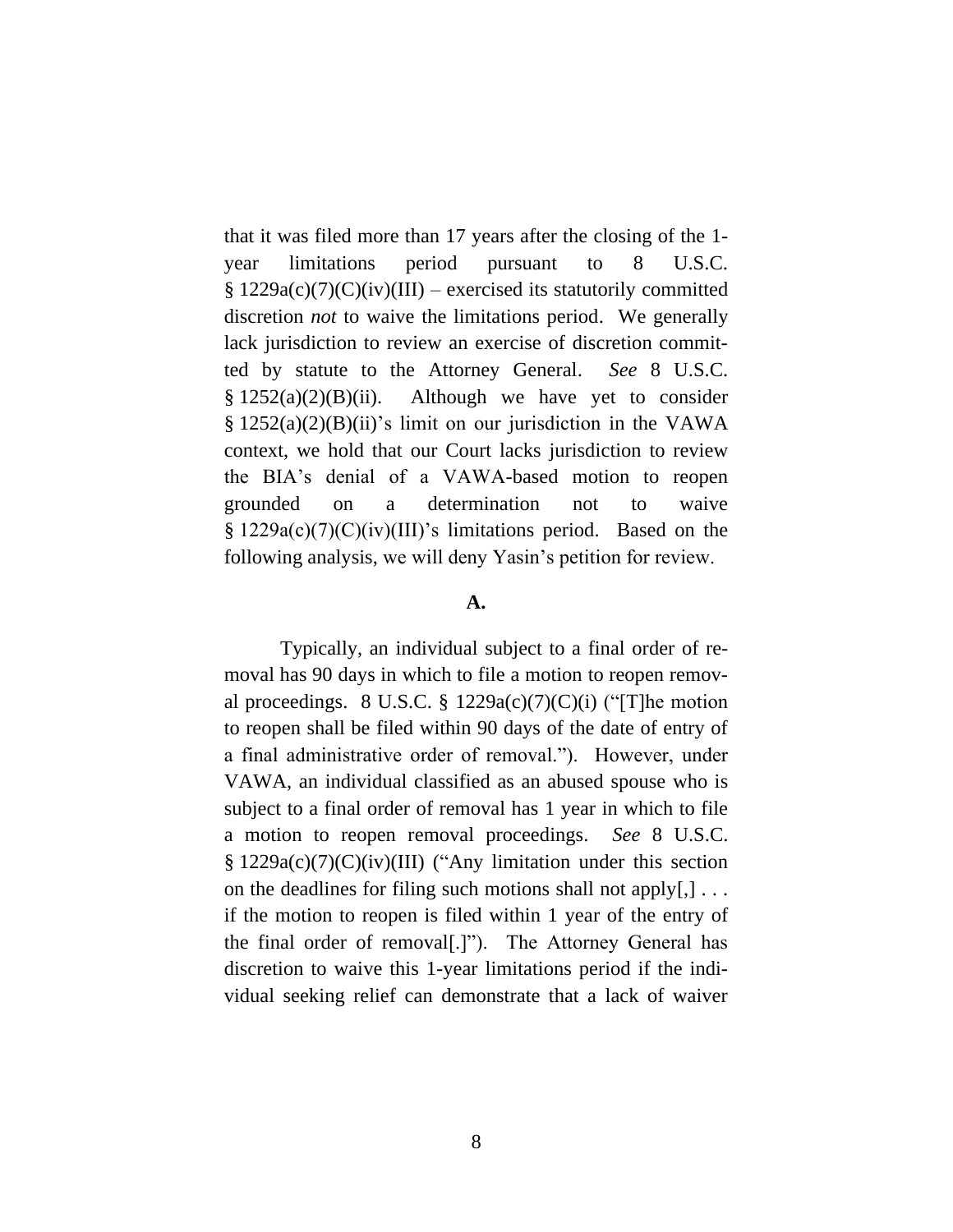would impose "extraordinary circumstances or extreme hardship" on the individual's child. *See id.* ("[T]he Attorney General may, *in the Attorney General's discretion*, waive this time limitation in the case of an alien who demonstrates extraordinary circumstances or extreme hardship to the alien's child[.]") (emphasis added).

We generally do not have jurisdiction to consider an Attorney General's decision that has been statutorily committed to his or her discretion. 8 U.S.C.  $\S$  1252(a)(2)(B)(ii) ("[N]o court shall have jurisdiction to review[,]  $\ldots$  any other decision or action of the Attorney General . . . the authority for which is specified under this subchapter to be in the discretion of the Attorney General . . . other than the granting of relief under section 1158(a) of this title."). In *Kucana v. Holder*, 558 U.S. 233, 237, 244 (2010), the Supreme Court clarified that  $\S 1252(a)(2)(B)(ii)$ 's "jurisdiction-stripping provision" refers to "statutory, but not to regulatory," grants of discretionary authority to the Attorney General. As the *Kucana* Court explained, the BIA's power to decide a motion to reopen is "specified not in a statute, but only in the Attorney General's regulation." *Id.* at 243-44 (internal quotations omitted). So although Courts of Appeals retain jurisdiction to review the BIA's "[a]ction on motions to reopen, made discretionary by the Attorney General only," *id.* at 252-53, we do not have jurisdiction to review the BIA's action on motions to reopen where the underlying decision rests on an exercise of discretion by the Attorney General made by Congress, *see id.* at 242-43, 243 n.10, 248; *see also Luziga v.*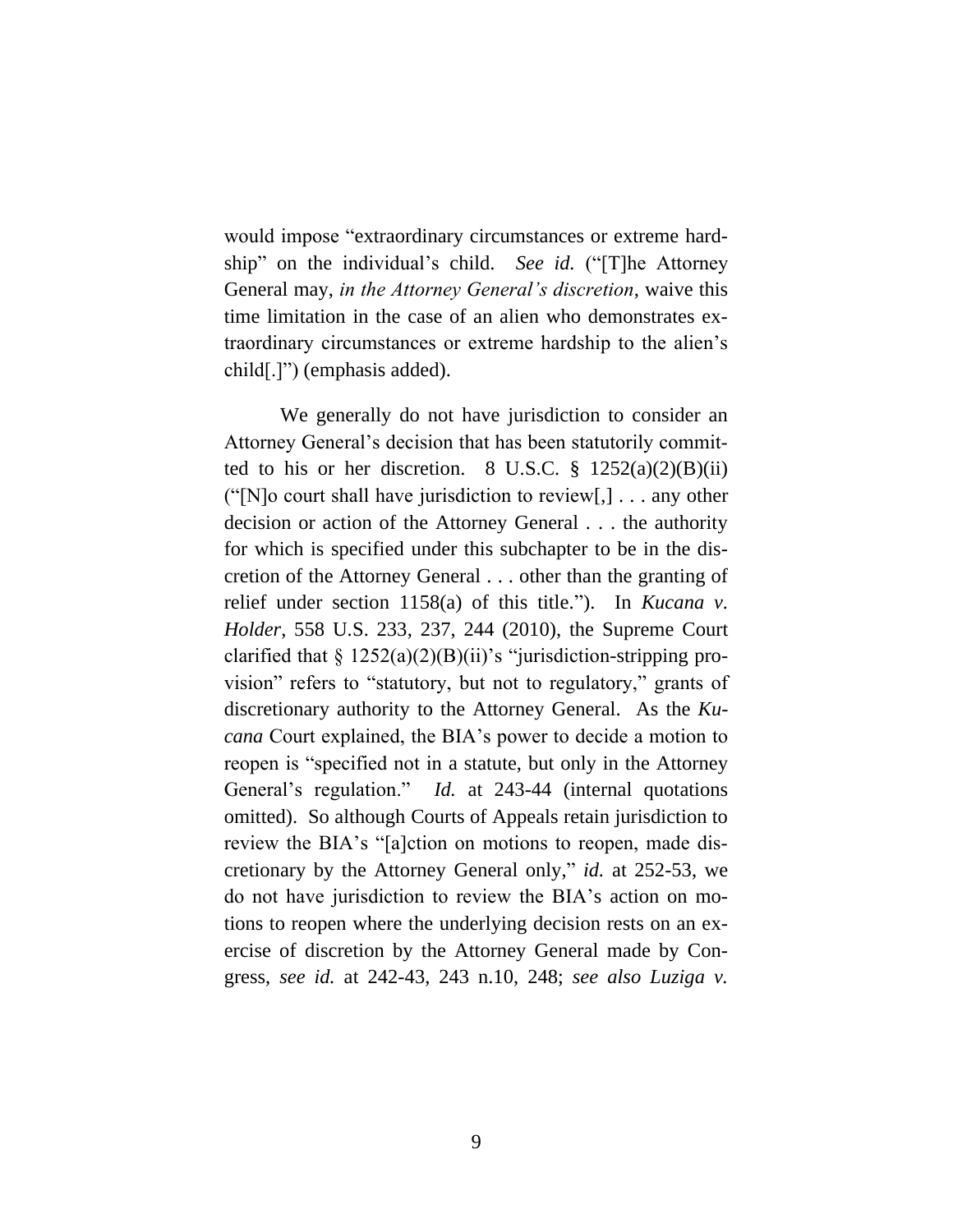*Att'y Gen.*, 937 F.3d 244, 251 n.7 (3d Cir. 2019) (recognizing the holding in *Kucana* that § 1252(a)(2)(B)(ii) "only prohibits our review of matters specifically delegated to the Attorney General's discretion"); *Chehazeh v. Att'y Gen.*, 666 F.3d 118, 135 n.21 (3d Cir. 2012) (acknowledging that  $\S 1252(a)(2)(B)(ii)$  applies only to statutory grants of discretion); *cf. Yusupov v. Att'y Gen.*, 518 F.3d 185, 195 n.15 (3d Cir. 2008) (analyzing the scope of  $\S$  1252(a)(2)(B)(ii), prior to *Kucana*, and suggesting that we do not have jurisdiction to review matters that Congress "specif[ied]" to be in the discretion of the Attorney General); *Okereke v. Att'y Gen.*, 262 F. App'x 460, 462 (3d Cir. 2008) (concluding, in a nonprecedential opinion decided prior to *Kucana*, that § 1229a(c)(7)(C)(iv)(III) "trigger[s] the jurisdictional bar" of  $§ 1252(a)(2)(B)(ii)).$ 

Although we have yet to consider precedentially the role of  $\S 1252(a)(2)(B)(ii)$  in the context of the Attorney General's denial of a VAWA-based motion to reopen pursuant to a refusal to waive the limitations period under § 1229a(c)(7)(C)(iv)(III), the Supreme Court in *Kucana* emphasized that "[t]he only statutory reference to discretion respecting motions to reopen appears in § 1229a(c)(7)(C)(iv)(III), which gives the Attorney General 'discretion' to waive one of the statute's time limitations in extraordinary circumstances." *Kucana*, 558 U.S. at 243 n.10. In other words, the Supreme Court has recognized that Congress specified through statute that it is within the Attorney General's discretion to make a determination as to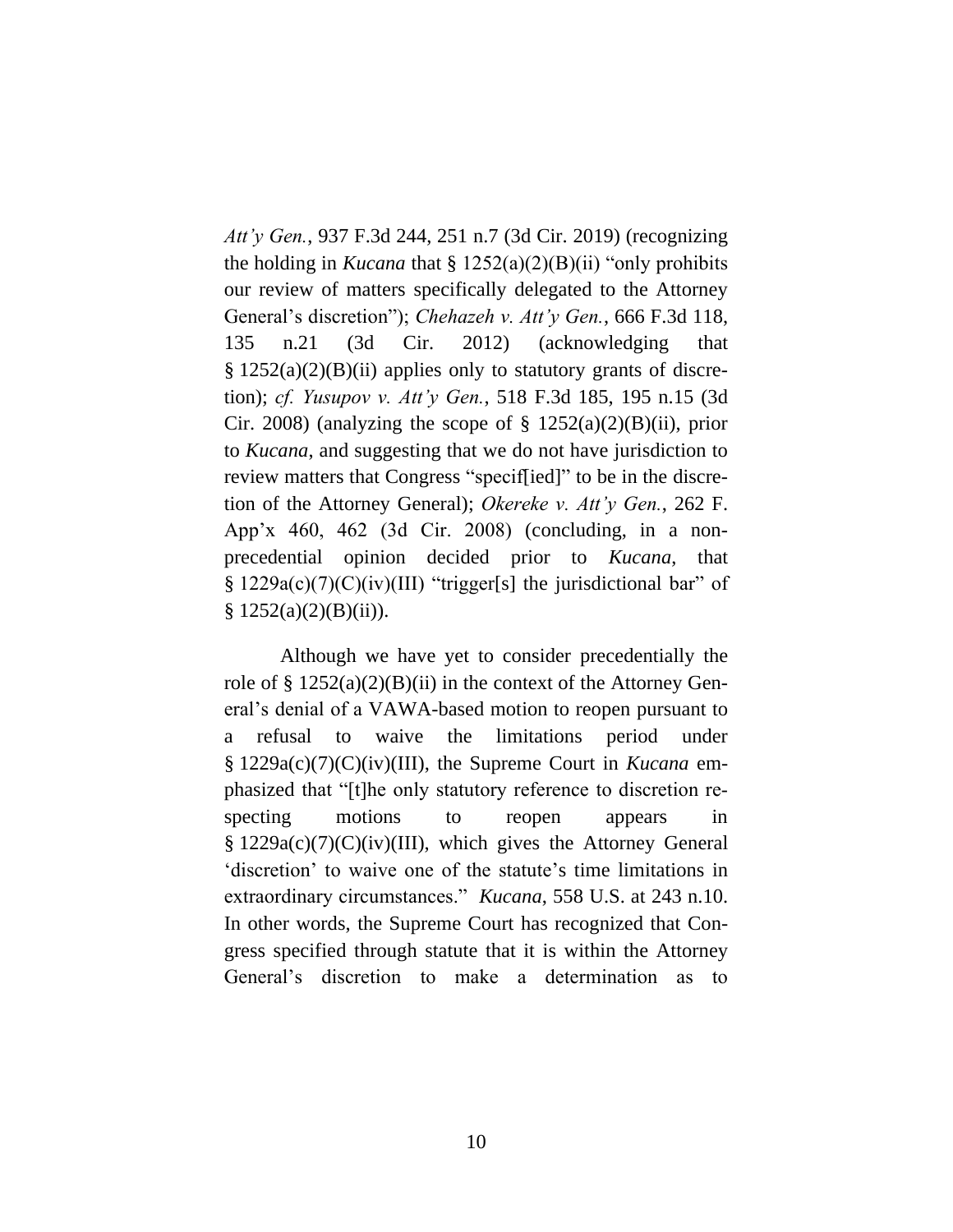$\S 1229a(c)(7)(C)(iv)(III)'$ s limitations period. We will do the same. Therefore, we hold that  $\S 1252(a)(2)(B)(ii)$  deprives us of jurisdiction to review the BIA's denial of a VAWA-based motion to reopen based on a determination not to waive  $\S 1229a(c)(7)(C)(iv)(III)'$ s limitations period.

This interpretation of the interplay between  $\S 1252(a)(2)(B)(ii)$  and  $\S 1229a(c)(7)(C)(iv)(III)$  is consistent with related decisions from other Courts of Appeals. *See, e.g.*, *Twum v. Barr*, 930 F.3d 10, 18, 18 n.9 (1st Cir. 2019) ("It is evident without question that the statute leaves final determination on whether to grant timeliness waivers . . . to the Attorney General's discretion and so places those decisions beyond our review."); *Joseph v. Lynch*, 793 F.3d 739, 741 (7th Cir. 2015) ("Because the decision whether to waive the time limit on a motion to reopen that invokes VAWA is committed by statute to the Attorney General's discretion, *see* 8 U.S.C. § 1229a(c)(7)(C)(iv)(III), we lack subject-matter jurisdiction to review an exercise of that discretion."); *see also Mansaray v. Barr*, 771 F. App'x 128, 129 (2d Cir. 2019); *Ezema v. Garland*, 849 F. App'x 50, 50-51 (4th Cir. 2021); *Pinho-De Oliveira v. Barr*, 778 F. App'x 332, 333 (5th Cir. 2019); *cf. Butalova v. Att'y Gen.*, 768 F.3d 1179, 1182-83 (11th Cir. 2014). *But cf. Cardenas v. Lynch*, 669 F. App'x 354, 355 (9th Cir. 2016) (relying on pre-*Kucana* precedent to conclude that it retained jurisdiction where the BIA incorrectly applied the "extraordinary circumstances" exception under  $\S$  1229a(c)(7)(C)(iv)(III), as such a question is "legal in nature").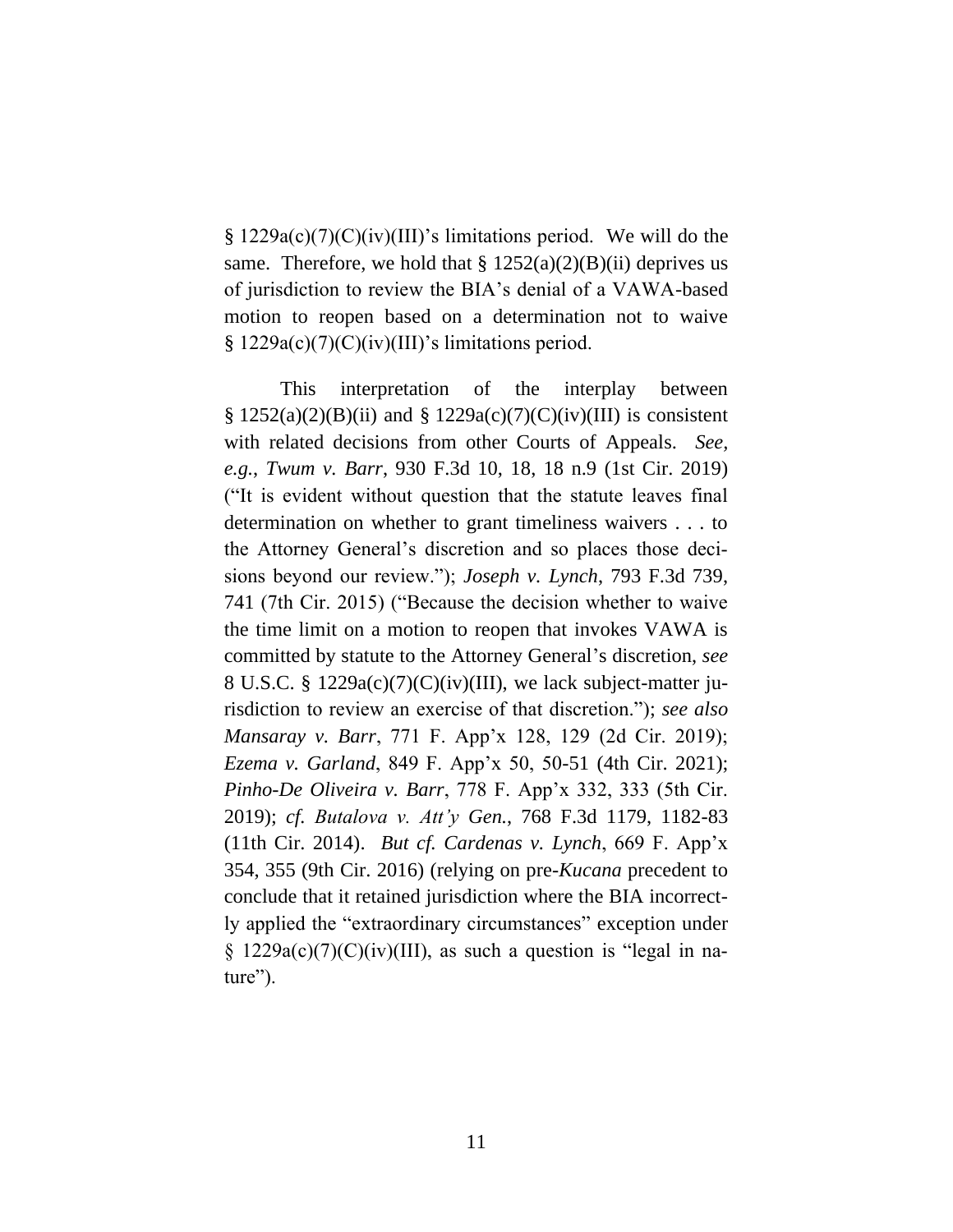That being said, this jurisdictional bar is not without its own statutory limitations. We still retain jurisdiction to consider constitutional challenges or questions of law. 8 U.S.C.  $\S$  1252(a)(2)(D) ("Nothing in subparagraph (B)[,] ... which limits or eliminates judicial review, shall be construed as precluding review of constitutional claims or questions of law raised upon a petition for review filed with an appropriate court of appeals in accordance with this section."); *Luziga*, 937 F.3d at 251; *see also Joseph*, 793 F.3d at 740; *Butalova*, 768 F.3d at 1183. "To fall under § 1252(a)(2)(D)'s grant of jurisdiction, an issue must be either a 'purely legal inquir[y]' or raise a 'colorable' claim that a constitutional violation has occurred." *Rachak v. Att'y Gen.*, 734 F.3d 214, 216 (3d Cir. 2013) (quoting *Roye v. Att'y Gen.*, 693 F.3d 333, 339 (3d Cir. 2012)). And "[t]o determine whether a claim is colorable, we ask whether it is immaterial and made solely for the purpose of obtaining jurisdiction or is wholly insubstantial and frivolous." *Mirambeaux v. Att'y Gen.*, 977 F.3d 288, 292 (3d Cir. 2020) (quoting *Pareja v. Att'y Gen.*, 615 F.3d 180, 186 (3d Cir. 2010)).

## **B.**

Turning to Yasin's petition, we lack jurisdiction to review the BIA's denial of his VAWA-based motion to reopen. As an initial matter, the parties do not dispute the BIA's determination that Yasin's petition was untimely – it was filed 17 years after the close of  $\S$  1229a(c)(7)(C)(iv)(III)'s limitations period – or that Yasin received a VAWA classification as an abused spouse. Next, the BIA exercised its discretion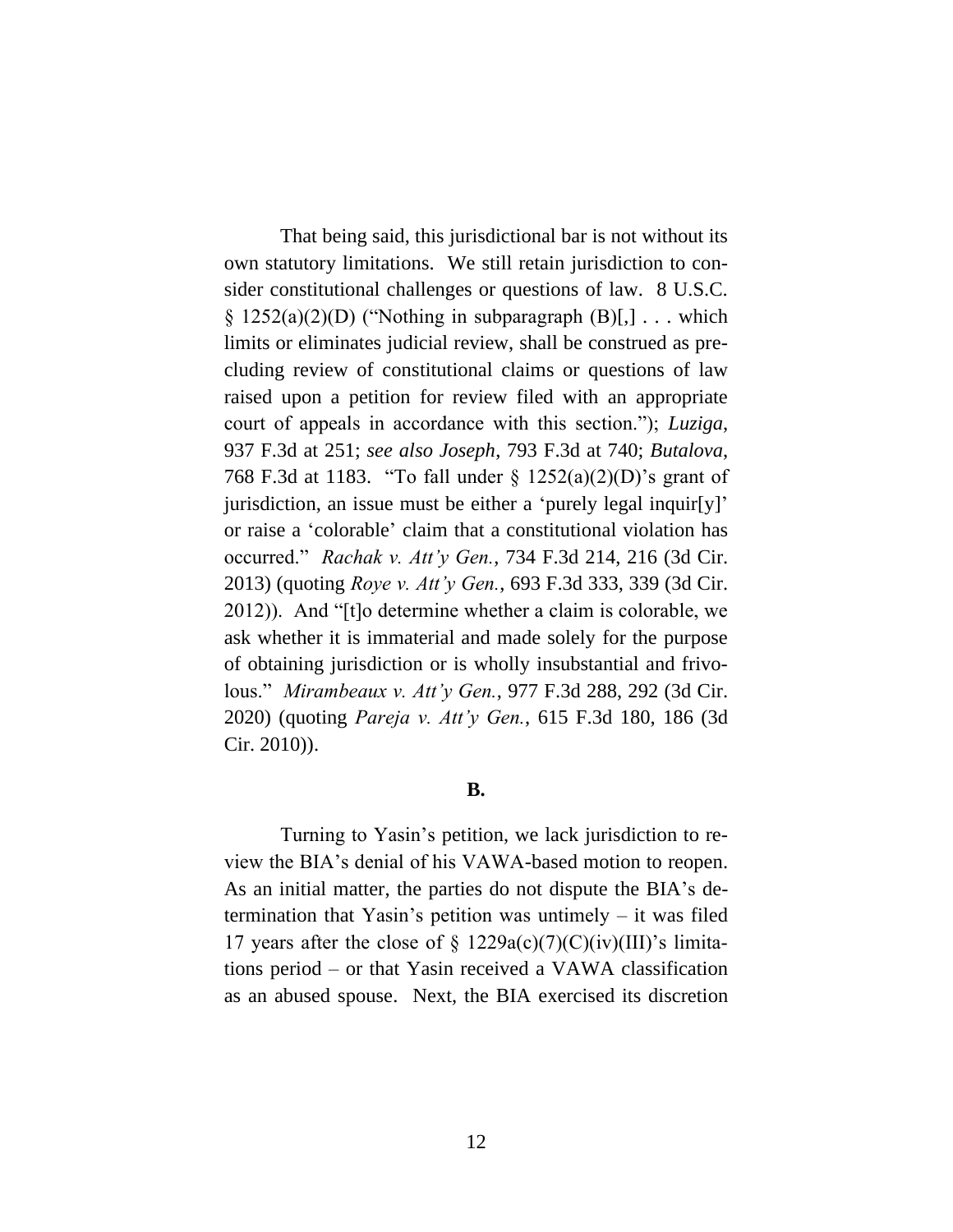under  $\S 1229a(c)(7)(C)(iv)(III)$  to conclude that Yasin did not demonstrate the "requisite extraordinary circumstances or extreme hardship necessary to waive the applicable 1-year filing deadline." A.R. 3. Because  $\S 1229a(c)(7)(C)(iv)(III)$  grants the Attorney General discretion to determine whether to waive the limitations period – and because  $§ 1252(a)(2)(B)(ii)$ , with limited exception,<sup>2</sup> strips us of jurisdiction to consider the Attorney General's decisions made discretionary by Congress – we lack jurisdiction to review the BIA's decision denying Yasin's motion to reopen on the ground that it refused to waive  $\S$  1229a(c)(7)(C)(iv)(III)'s limitations period. *See Kucana*, 558 U.S. at 237, 243 n.10.<sup>3</sup>

<sup>&</sup>lt;sup>2</sup> There is a limited exception under §  $1252(a)(2)(B)(ii)$  for a statutorily granted discretionary decision made pursuant to 8 U.S.C. § 1158(a). However, § 1158(a) is not relevant to the underlying jurisdictional issues regarding our consideration of Yasin's petition, and Yasin has made no suggestion to the contrary.

<sup>3</sup> Yasin also urges us to exercise jurisdiction insofar as the BIA declined to exercise its *sua sponte* authority in granting his motion to reopen. We disagree. "Because the BIA retains unfettered discretion to decline to *sua sponte* reopen . . . a deportation proceeding, this [C]ourt is without jurisdiction to review a decision declining to exercise such discretion to reopen . . . the case." *Calle-Vujiles v. Ashcroft*, 320 F.3d 472, 475 (3d Cir. 2003). In acknowledging this limit on our juris-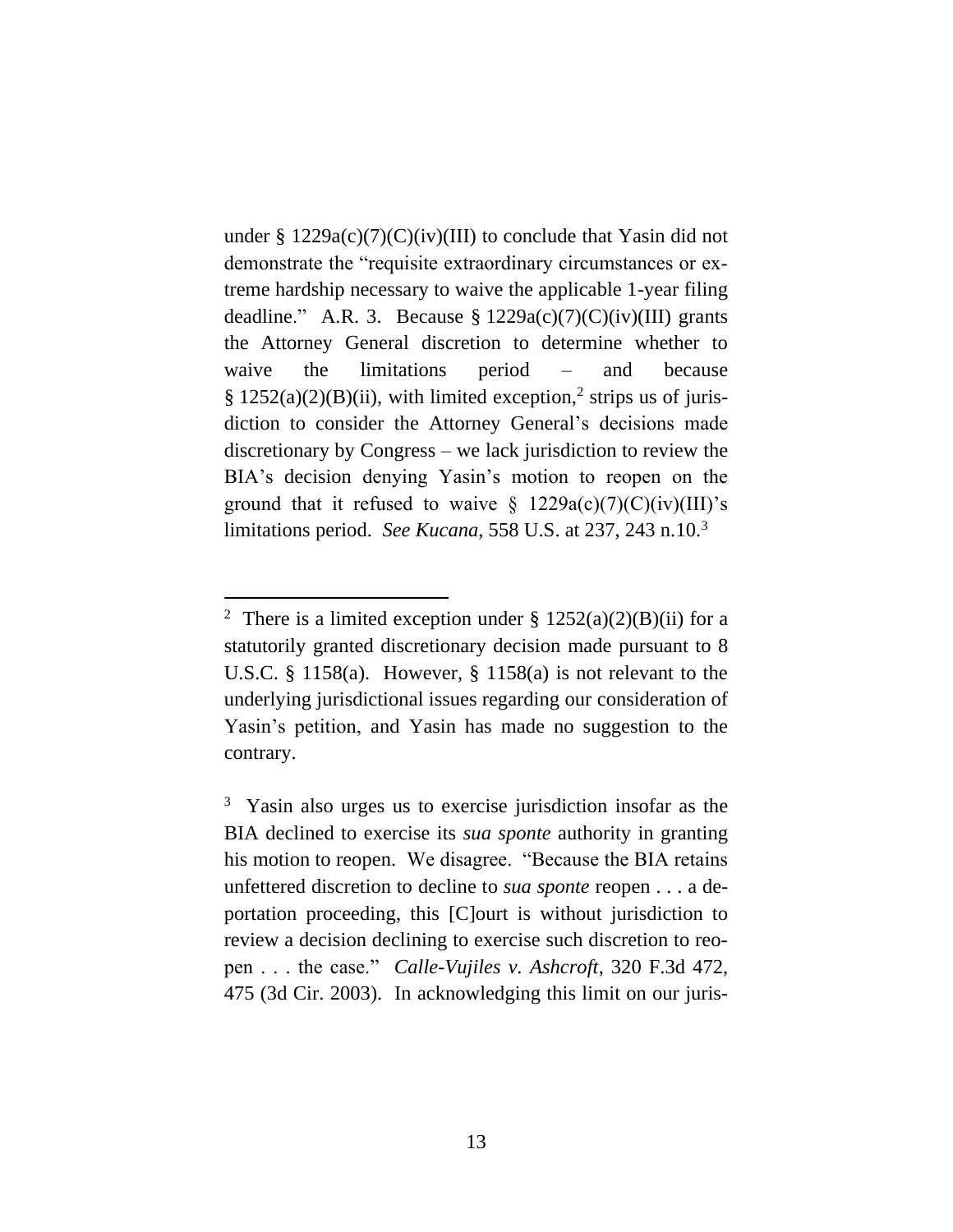diction, Yasin suggests that we apply an exception to the general rule: the "settled course exception." *See Sang Goo Park v. Att'y Gen.*, 846 F.3d 645, 653 (3d Cir. 2017). Under that exception, "a petitioner must establish that the BIA has limited its discretion via a policy, rule, settled course of adjudication, or by some other method, such that the BIA's discretion can be meaningfully reviewed for abuse." *Id.* "The petitioner's showing must be persuasive enough to allow the reasonable inference that the BIA's discretion has in fact been limited." *Id.*

Contrary to Yasin's claim, the "settled course exception" does not apply here. Yasin's argument appears to hinge on the idea that "the BIA has established a settled practice to reopen proceedings provided that a respondent demonstrates *prima facie* eligibility for relief under VAWA and extreme hardship to a child by way of meaningful evidence." Pet'r's Br. 16. However, the cases that Yasin cites in support suggest, if anything, that the BIA has a settled course of practice in declining to exercise its discretion to *sua sponte* reopen proceedings. *See id.* at 16-17 (citing cases). These cases in no way demonstrate, as Yasin suggests, the inverse: that the BIA has a settled course in granting a motion to reopen *sua sponte* when the movant demonstrates a *prima facie* case. *Cf.*  A.R. 3 (As the BIA indicated in its decision, "[b]ecoming eligible for relief from removal after a final administrative order has been entered is common and does not, in itself, constitute an exceptional situation warranting [its] consideration of an